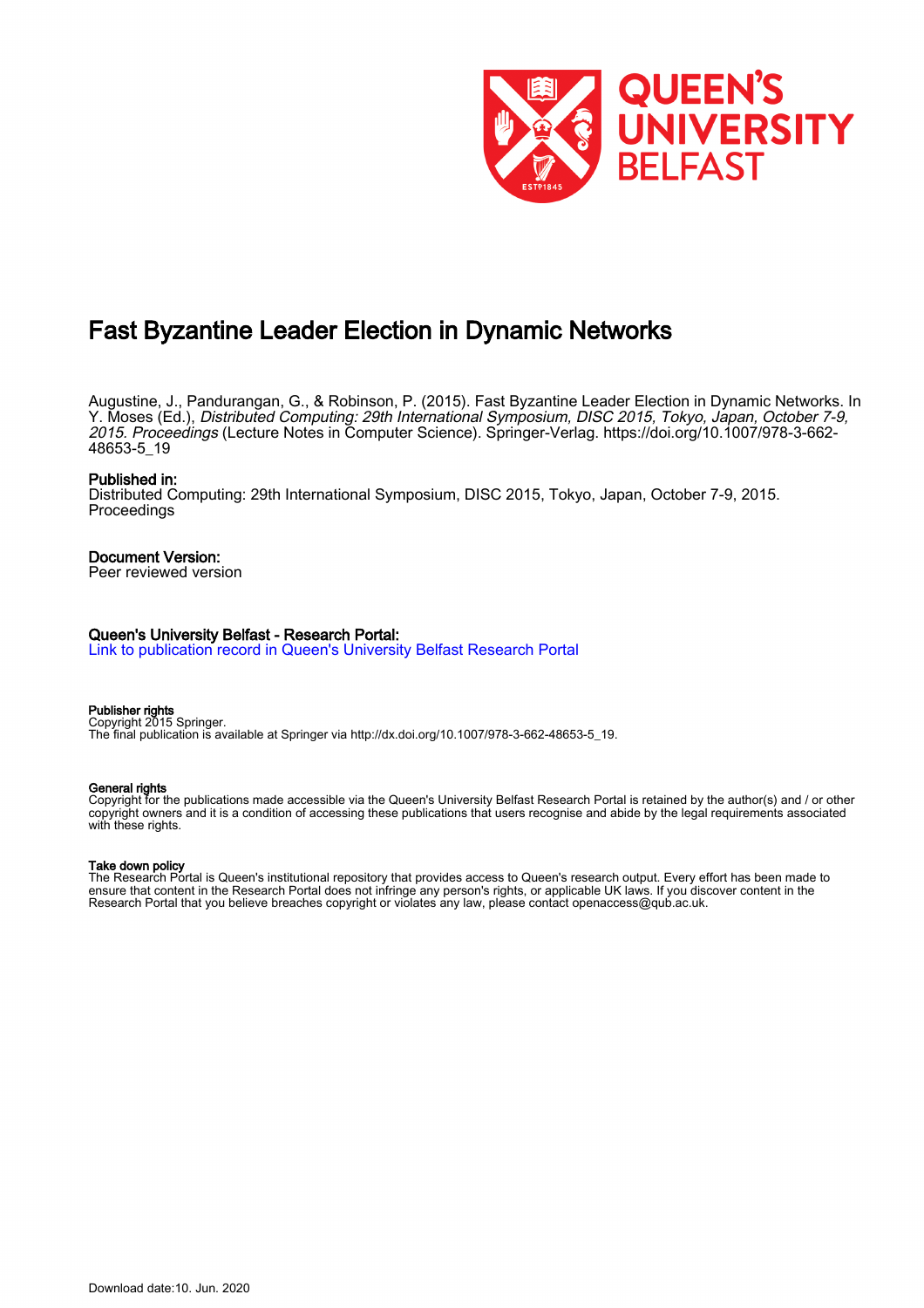# Fast Byzantine Leader Election in Dynamic Networks

John Augustine<sup>1,\*</sup>, Gopal Pandurangan<sup>2,\*\*</sup>, and Peter Robinson<sup>3,\*\*\*</sup>

<sup>1</sup> Indian Inst. of Tech. Madras, Chennai, TN, India <sup>2</sup> Department of Computer Science, University of Houston, TX, USA <sup>3</sup> Queen's University Belfast, United Kingdom

Abstract. We study the fundamental Byzantine leader election problem in dynamic networks where the topology can change from round to round and nodes can also experience heavy churn (i.e., nodes can join and leave the network continuously over time). We assume the full information model where the Byzantine nodes have complete knowledge about the entire state of the network at every round (including random choices made by all the nodes), have unbounded computational power and can deviate arbitrarily from the protocol. The churn is controlled by an adversary that has complete knowledge and control over which nodes join and leave and at what times and also may rewire the topology in every round and has unlimited computational power, but is oblivious to the random choices made by the algorithm.

Our main contribution is an  $O(\log^3 n)$  round algorithm that achieves Byzantine leader election under the presence of up to  $O(n^{1/2-\epsilon})$  Byzantine nodes (for a small constant  $\varepsilon > 0$ ) and a churn of up to

hodes (for a small constant  $\varepsilon > 0$ ) and a churn of up to<br> $O(\sqrt{n}/\text{polylog}(n))$  nodes per round (where *n* is the stable network size). The algorithm elects a leader with probability at least  $1 - n^{-\Omega(1)}$  and guarantees that it is an honest node with probability at least  $1 - n^{-\Omega(1)}$ ; assuming the algorithm succeeds, the leader's identity will be known to a  $1 - o(1)$  fraction of the honest nodes. Our algorithm is fully-distributed, lightweight, and is simple to implement. It is also scalable, as it runs in polylogarithmic (in  $n$ ) time and requires nodes to send and receive messages of only polylogarithmic size per round. To the best of our knowledge, our algorithm is the first scalable solution for Byzantine leader election in a dynamic network with a high rate of churn; our protocol can also be used to solve Byzantine agreement in a straightforward way. We also show how to implement an (almost-everywhere) public coin with constant bias in a dynamic network with Byzantine nodes and provide a mechanism for enabling honest nodes to store information reliably in the network, which might be of independent interest.

<sup>?</sup> John Augustine was supported by IIT Madras New Faculty Seed Grant, IIT Madras Exploratory Research Project, and Indo-German Max Planck Center for Computer Science (IMPECS).

<sup>\*\*</sup> Gopal Pandurangan was supported in part by NSF grant CCF-1527867.<br>\*\*\* Peter Robinson was partly supported by the European Community's Seve

Peter Robinson was partly supported by the European Community's Seventh Framework Programme (FP7/2007-2013) under the ASAP project, grant agreement no. 619706.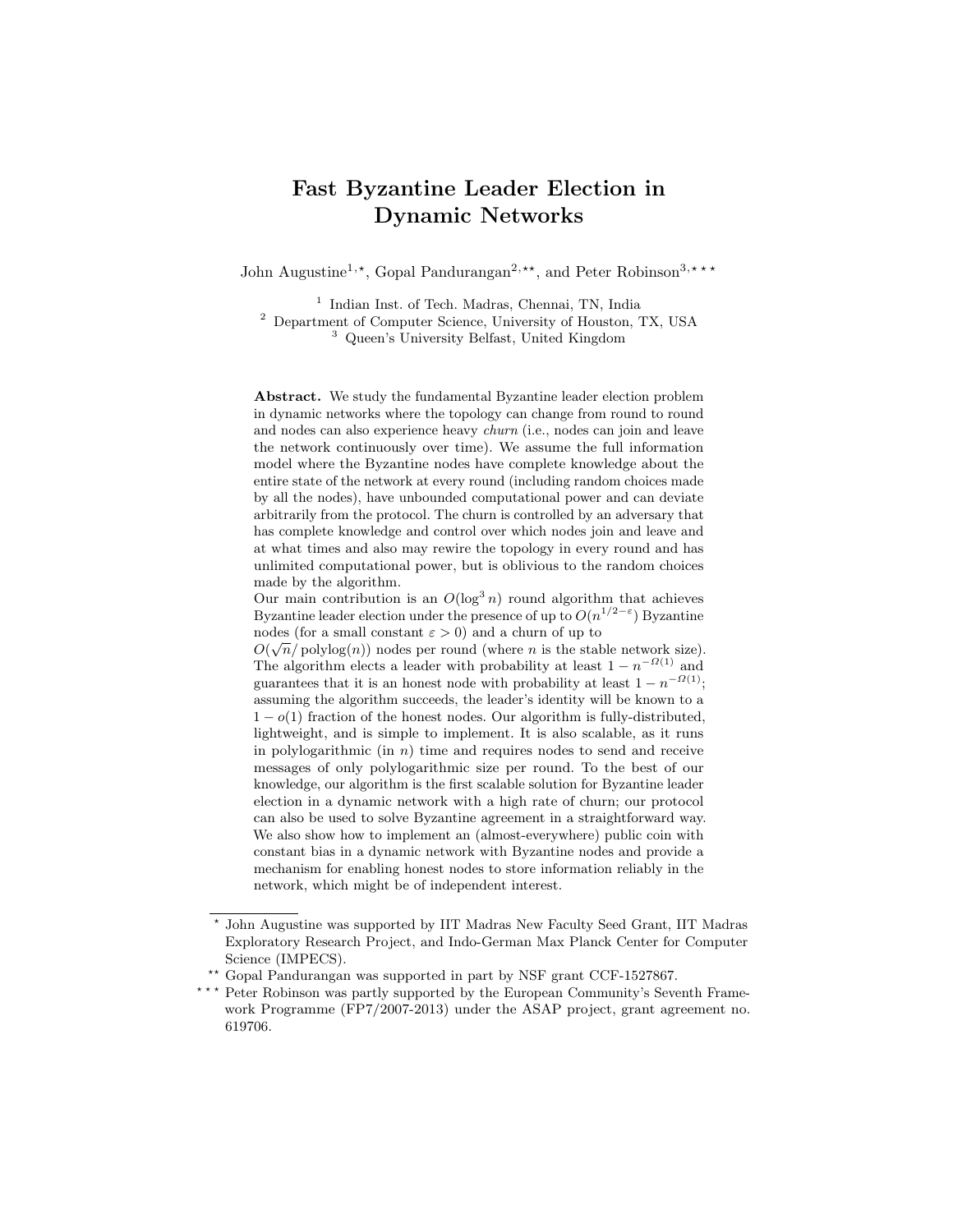# 1 Introduction

Motivated by the need for robust and secure distributed computation in largescale (sparse) networks such as peer-to-peer (P2P) and overlay networks, we study the fundamental *Byzantine leader election* problem in *dynamic* networks, where a large number of nodes can join and leave the network continuously and the topology can also change continuously. The Byzantine leader election problem in dynamic networks is challenging because the goal is to guarantee that an honest (i.e., non-Byzantine) node is elected as a leader with probability at least  $1-o(1)$  and whose identity is known to most honest nodes<sup>4</sup> despite the adversarial network dynamism and the presence of Byzantine nodes. Byzantine leader election is related to another fundamental and central problem in distributed computing, namely, Byzantine agreement. In fact, in our setting, Byzantine leader election is a harder problem, since it can be used to solve almost-everywhere Byzantine agreement in a straightforward way.

Byzantine agreement and leader election have been challenging problems even in static networks. Indeed, until recently, almost all the work known in the literature (see e.g., [14, 19, 20, 22, 31]) have addressed the Byzantine almosteverywhere agreement problem only in static networks. Unfortunately, these approaches fail in dynamic networks where both nodes and edges can change by a large amount in every round. For example, Upfal [31] showed how one can achieve almost-everywhere agreement under up to a linear number — up to  $\varepsilon n$ , for a sufficiently small  $\varepsilon > 0$  — of Byzantine faults in a bounded-degree expander network  $(n \text{ is the network size})$ . However, the algorithm requires knowledge of the global topology, since at the start, nodes need to have this information hardcoded. The work of King et al. [23] is important in the context of P2P networks, as it was the first to study scalable (polylogarithmic communication and number of rounds) algorithms for Byzantine leader election and agreement. However, as pointed out by the authors, their algorithm works only for static networks. Similar to Upfal's algorithm, the nodes require hardcoded information on the network topology to begin with and thus the algorithm does not work when the topology changes (in particular, when the edges are also changing in every round). In fact, this work ([23]) raised the open question of whether one can design Byzantine leader election and agreement protocols that can work in highly dynamic networks with a large churn rate.

The work of [4] was the first to study the Byzantine agreement problem in a dynamic network with a large churn rate. However, this algorithm does not directly solve the *leader election* problem, since the value that (most of) the honest nodes agree may be a value that was generated by a Byzantine node; using the agreement algorithm in a straightforward way does not give any guarantee that an honest node will be elected as leader. Hence, a more involved approach is needed for Byzantine leader election.

<sup>&</sup>lt;sup>4</sup> In sparse, bounded-degree networks, an adversary can always isolate some number of honest nodes, hence "almost-everywhere" is the best one can hope for in such networks (cf. [14]).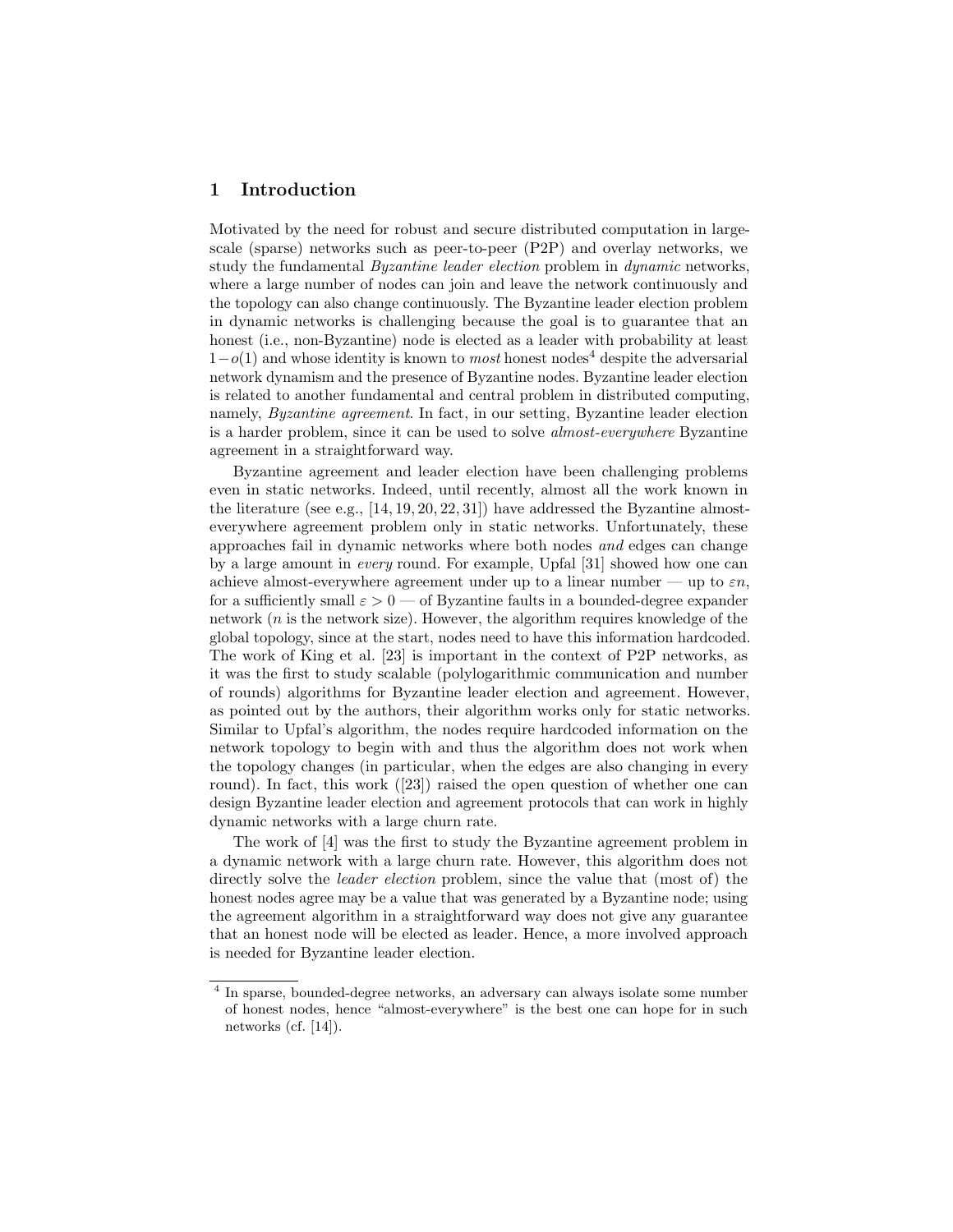Our Main Result. We study Byzantine leader election in dynamic networks where the topology can change from round to round and nodes can also experience heavy *churn* (i.e., nodes can join and leave the network continuously over time). Our goal is to design a fast distributed algorithm (running in a small number of rounds) that guarantees, despite a relatively large number of Byzantine nodes and high node churn, that an honest node is elected as leader and almost all honest nodes know the identity of this leader.

Before we state our results, we briefly describe the key ingredients of our model here. (Our model is described in detail in Section 1.1, it is similar to the model considered in prior work, e.g., [6, 4, 5].) We consider a dynamic network as a sparse bounded degree expander graph whose topology — both nodes and edges — can change arbitrarily from round to round and is controlled by an adversary. However, we assume that the total number of nodes in the network is stable. Note that our model is quite general in the sense that we only assume that the topology is an expander<sup>5</sup> at every step; no other special properties are assumed. Indeed, expanders have been used extensively to model dynamic P2P networks in which the expander property is preserved under insertions and deletions of nodes (e.g., [26, 29]). Since we do not make assumptions on how the topology is preserved, our model is applicable to all such expander-based networks. (We note that various prior work on dynamic network models make similar assumptions on preservation of topological properties — such as connectivity, expansion etc. — at every step under dynamic *edge* insertions/deletions — cf. Section 1. The issue of how such properties are preserved are abstracted away from the model, which allows one to focus on the dynamism. Indeed, this abstraction has been a feature of most dynamic models e.g., see the survey of [10].) Furthermore, our results are applicable to dynamic network models with good expansion where only edges change (and no churn) —such models have been studied extensively in recent years (cf. Section 1).

The number of node changes *per round* is called the *churn rate* or *churn* limit. We consider a churn rate of up to  $O(\sqrt{n}/\text{polylog}(n))$ , where n is the stable network size. Furthermore, we assume that a large number of nodes can be Byzantine. We allow up to  $O(n^{\frac{1}{2}-\varepsilon})$  Byzantine nodes in any round, where  $\varepsilon > 0$ is a small constant. Byzantine nodes (who have unbounded computational power) are "adaptive", in the sense that they know the entire states of all nodes at the beginning of every round and thus can take the current state of the network into account when determining their next action. In each round, an *oblivious* adversary chooses some  $O(\sqrt{n}/\text{polylog}(n))$  nodes that are replaced by new nodes. The oblivious adversary has complete control over what nodes join and leave and at what time and also may rewire the edges in every round and has unlimited computational power but is oblivious to the random choices of the nodes. (Note that an adaptive churn adversary that knows the current state of all the nodes is not very interesting in the context of leader election, since it can churn out the leader as soon as it is elected.)

<sup>&</sup>lt;sup>5</sup> In principle, our results can potentially be extended to graphs with weaker expansion guarantees as well; however the amount of churn and Byzantine nodes that can be tolerated will be reduced correspondingly.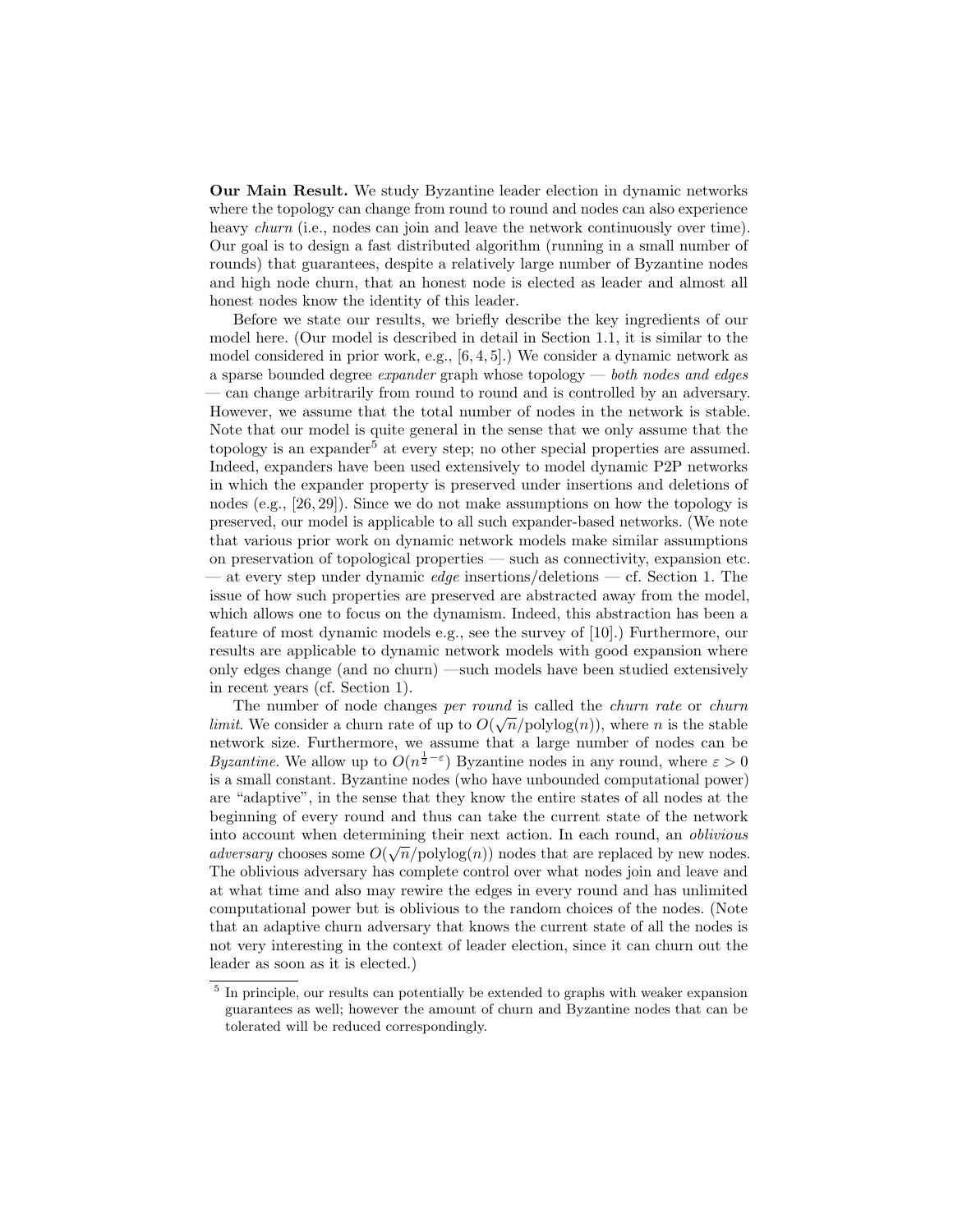Our main contribution is a randomized distributed algorithm that achieves leader election with high probability<sup>6</sup> even under a large number of Byzantine nodes and continuous adversarial churn in a number of rounds that is polylogarithmic in n (where  $n$  is the stable network size). In particular, we show the following theorem:

**Theorem 1 (Main Theorem).** Let  $\varepsilon > 0$  be any fixed constant. Consider a synchronous dynamic n-node (n is the stable network size) expander network where up to  $O(n^{\frac{1}{2}-\varepsilon})$  nodes are Byzantine (who can behave arbitrarily and who have full knowledge of the current network state including past random choices made by other nodes), and suppose that up to  $O(\sqrt{n}/\text{polylog}(n))$  nodes are subjected to churn per round determined by an oblivious adversary. There exists an algorithm that elects a leader with probability  $1 - n^{-\Omega(1)}$  who is known by all except  $o(n)$  nodes, and the leader is an honest node with probability  $1 - n^{-\Omega(1)}$ . The algorithm runs in  $O(\log^3 n)$  rounds and uses messages of  $O(\text{polylog}(n))$  size.

Our algorithm is the first-known, decentralized Byzantine leader election algorithm in highly dynamic networks. Our algorithm is localized (does not require any global topological knowledge), simple, and easy to implement. It can serve as a building block for implementing other non-trivial distributed coordination tasks in highly dynamic networks with churn.

Technical Overview. The main technical challenge that we have to overcome is designing and analyzing distributed algorithms with the presence of Byzantine nodes in networks where both nodes and edges can change by a large amount continuously in each round. The same challenge was present in solving the Byzantine agreement problem in such networks which was addressed in [4]. However, this does not directly solve the leader election problem, since the value that (most of) the honest nodes agree may be a value that was generated by a Byzantine node; using the agreement algorithm in a straightforward way does not give any guarantee that an honest node will be elected as leader. Hence, a more involved approach is needed for Byzantine leader election. We outline key ingredients of our approach here (Sections 2.1 and 2.2 give a more detailed overview).

While Byzantine agreement itself does not directly help, it can be used to generate an almost-everywhere public coin, i.e., an almost fair public coin that is known to most honest nodes. This is the first key ingredient. To the best of our knowledge, we present the first solution to such an almost everywhere (AE) common coin in a highly dynamic network.

Our protocol requires nodes to independently generate "lottery tickets" which are bit strings of certain length. Essentially, a node that has the winning lottery ticket becomes part of the small set of finalists from which a leader will be chosen eventually. However, there is a problem in naively implementing this approach. The Byzantine nodes, who know the current network state including random choices of other nodes, can change location and might lie about their lottery ticket number, thus claiming to be the winner. To overcome this, we implement

<sup>&</sup>lt;sup>6</sup> In this paper, with high probability refers to a probability of  $\geq 1 - n^{-\Omega(1)}$ .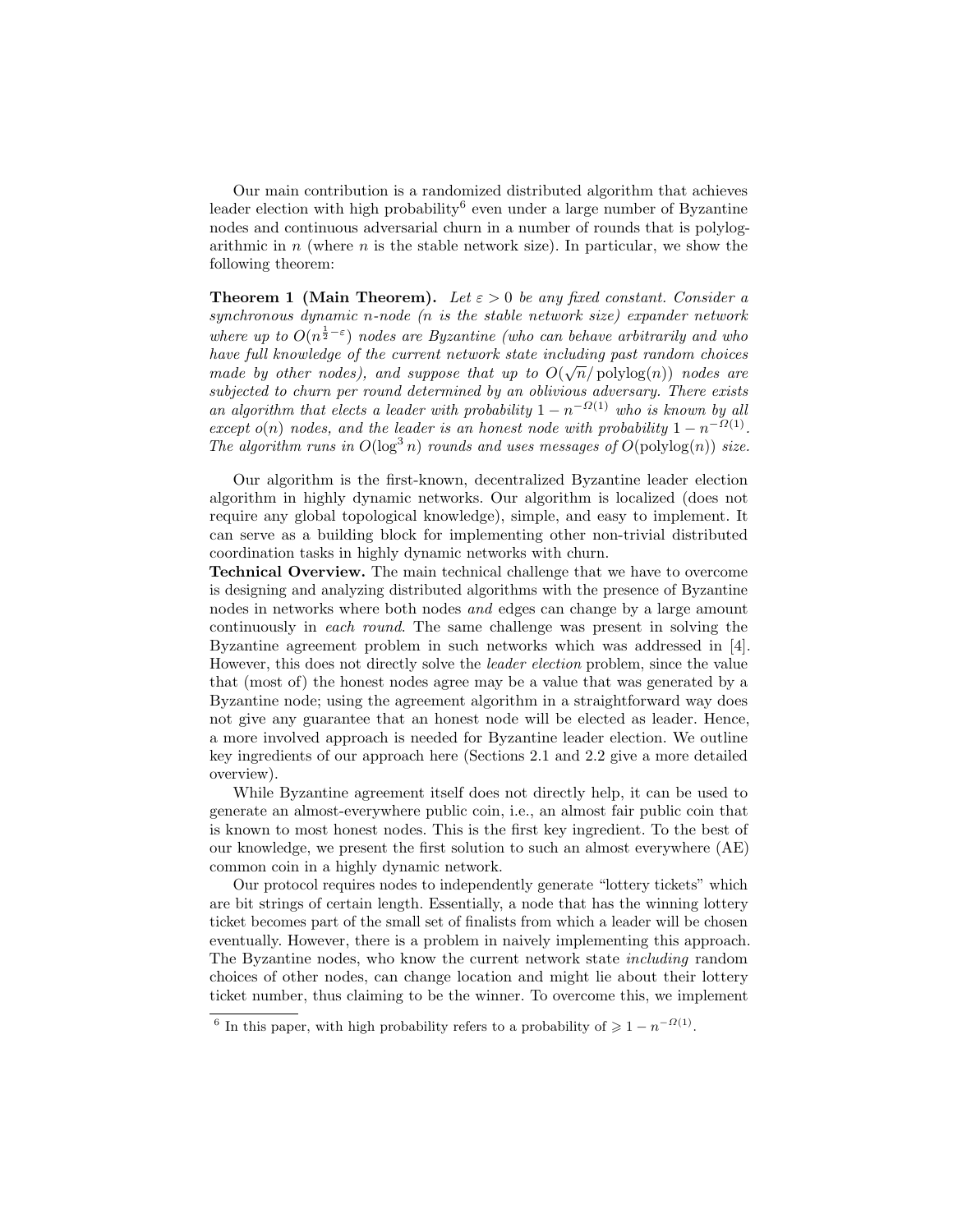a verification mechanism that allows the honest nodes to check whether the Byzantine nodes are lying. This mechanism is as follows. Once a node generates Byzantine nodes are tying. This inecnalism is as follows. Once a node generates its lottery ticket it "stores" it in about  $\sqrt{n}$  (randomly chosen) nodes (exceeding the number of Byzantine nodes by an  $n^{\varepsilon}$  factor). To verify whether a node is indeed the owner of the lottery ticket that it claims, honest nodes will check with these  $\sqrt{n}$  nodes. This prevents a Byzantine node from falsely claiming a lottery ticket that it did not generate in the first place. We show how such a storage and verification mechanism can be implemented efficiently despite the presence of Byzantine nodes in a dynamic network. The last ingredient of the protocol is an efficient and fault-tolerant mechanism to disseminate the identity of the leader to almost all the honest nodes.

We use random walks as the main tool for communication in our protocol. Previously, flooding techniques proved useful in solving the agreement problem under high churn but without Byzantine nodes [6]. In the presence of Byzantine nodes, however, flooding is less useful as it enables Byzantine nodes to disseminate lots of (corrupting) information along with those sent by honest nodes. On the other hand, if honest nodes use random walks (which are lightweight and local) in their information spreading protocol, the Byzantine nodes are no longer able to congest the network without bound. This proves crucial for getting a scalable protocol that uses only polylogarithmic message sizes per round and finishes in polylogarithmic rounds. We use a key technical result on random walks in a dynamic network with Byzantine nodes and adversarial churn called the "dynamic random sampling theorem" (cf. Theorem 2) that shows mixing properties of random walks (despite Byzantine nodes and large adversarial churn) and enables us to communicate efficiently among honest nodes.

Our protocol can tolerate up to  $O(n^{\frac{1}{2}-\varepsilon})$  Byzantine nodes (for a small constant  $\varepsilon > 0$ ) and up to  $O(\sqrt{n}/\text{polylog}(n))$  churn. This is essentially the best that our protocol can handle for two reasons. Our storage and verification mechanism protocol can hangle for two reasons. Our storage and vertication mechanism<br>needs to store each lottery ticket in about  $\sqrt{n}$  nodes, and to be scalable in terms of the number of messages generated, it can handle only about  $\sqrt{n}$  nodes (each such the number of messages generated, it can handle only about  $\sqrt{n}$  nodes (each such node generates a ticket, thus overall there will be about  $n$  polylog $(n)$  messages — anything significantly more than this will cause much more congestion). The second reason is that for solving Byzantine agreement, we use a majority rule to progress towards agreement [12, 4]. This majority rule algorithm works as long as the number of Byzantine nodes are bounded by  $O(\sqrt{n})$ .

Related Work. There has been a lot of recent work on distributed agreement, byzantine agreement, and fault-tolerant protocols in dynamic networks. We refer to [17, 6, 4, 3] and the references therein for details on these works. Here we restrict ourselves to those works that are most closely related.

There has been significant work in designing peer-to-peer networks that are provably robust to a large number of Byzantine faults [15, 18, 27, 30]. These focus only on robustly enabling storage and retrieval of data items. The problem of achieving almost-everywhere agreement among nodes in P2P networks (modeled as an expander graph) is considered by King et al. in [23] in the context of the leader election problem; essentially, [23] is a sparse (expander) network implementation of the full information protocol of [22]. More specifically, [23]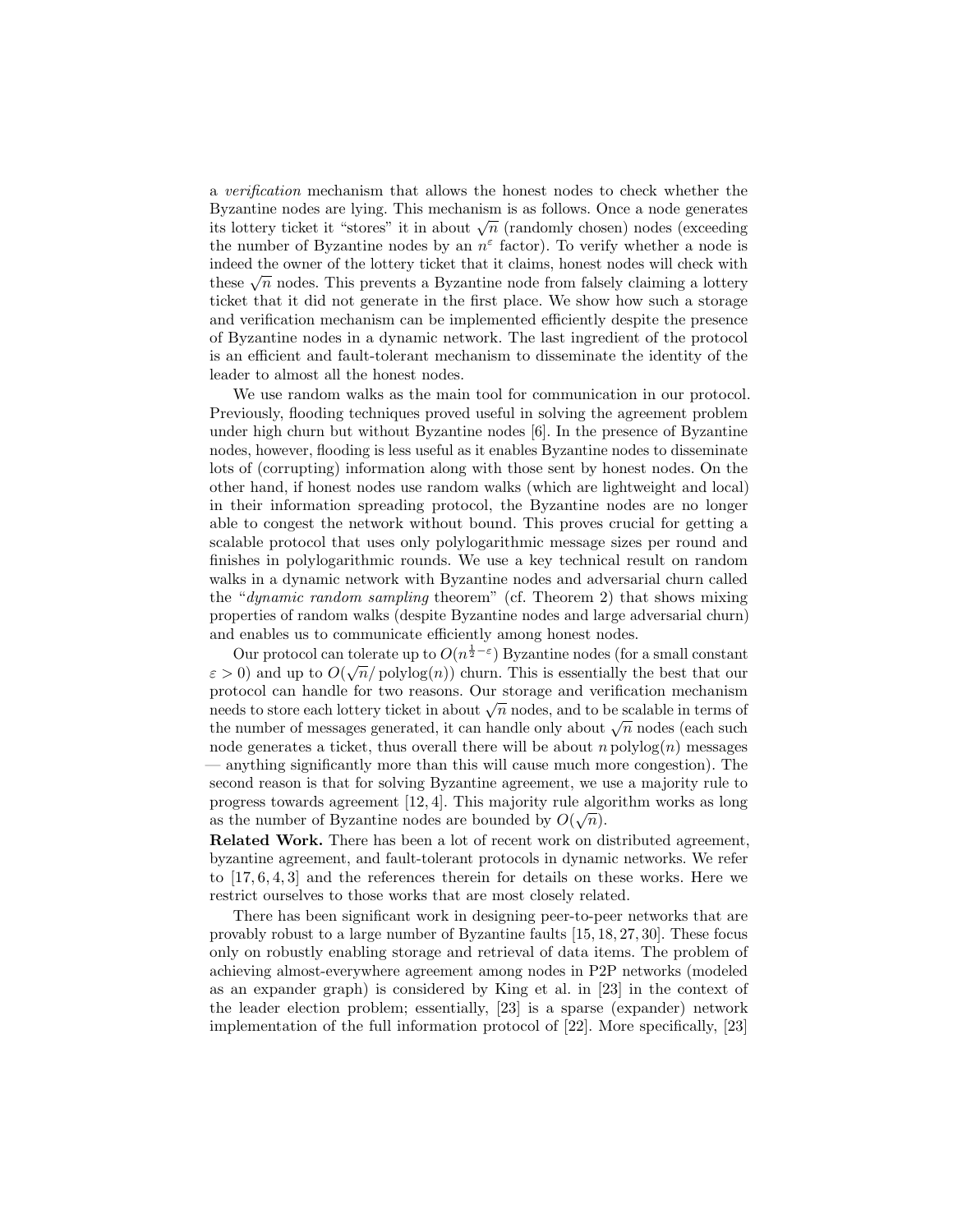assumes that the adversary corrupts a constant fraction  $b < 1/3$  of the processes that are under its control throughout the run of the algorithm. The protocol of [23] guarantees that with constant probability an uncorrupted leader will be elected and that a  $1-O(\frac{1}{\log n})$  fraction of the uncorrupted processes know this leader. We note that the algorithm of [23] does not work for dynamic networks, in particular, when just the edges are rewired from round to round (while still preserving expander topology). In another recent work [21], the authors use a spectral technique to "blacklist" malicious nodes leading to faster and more efficient Byzantine agreement in static networks. The idea of blacklisting, unfortunately, won't work in our dynamic network model, since the adversary can change the identities of Byzantine nodes by churning out old ones and introducing new ones (cf. Section 2).

The work of [6] addresses the agreement problem in a dynamic P2P network under an adversarial churn model where the churn rates can be very large, up to linear in the number of nodes in the network. (It also crucially makes use of expander graphs.) This introduced the dynamic model with churn that is used subsequently in other papers  $([3, 4])$ , including this paper. However, the algorithms and techniques of [6] will not work under the presence of Byzantine nodes; even one malicious node can foil their algorithms. The work of [3] presented storage and search algorithms for a highly dynamic network that can have churn rate up to  $n/$  polylog n. However, these algorithms do not work in the presence of Byzantine nodes. The random walk approach to dynamic sampling was introduced in this paper and subsequently extended to Byzantine nodes in [4]. [17] presents a solution for maintaining a clustering of the network where each cluster contains more than two thirds honest nodes with high probability in a setting where the size of the network can vary polynomially over time.

The work of [4] presents Byzantine almost-everywhere agreement algorithms The work of [4] presents Byzantine annost-everywhere agreement algorithms that can tolerate the same amount of churn as the present paper, i.e.,  $\sqrt{n}/$  polylog n, but it works even under adaptive churn. For this algorithm, only the "rewiring" adversary, which controls the edges between the adaptively churned nodes, needs to be oblivious — this is needed for the random walk approach to work. We use this algorithm as a key building block for implementing our almost-everywhere common coin. [4] also presented an almost tight (up to polylog n factor) lower bound of  $\Omega(\sqrt{n}/\mathrm{polylog} n)$  for the amount of churn that can be tolerated if one requires polylogarithmic round algorithms. This lower bound crucially makes use of the adaptive nature of the churn adversary. It is not clear if the same lower bound holds for the oblivious adversary as considered in this paper.

Expander graphs and spectral properties have been applied extensively to improve the network design and fault-tolerance in distributed computing (cf. [31, 14, 9]). The work of [26] provides a distributed algorithm for maintaining an expander in the presence of churn with high probability by using Hamiltonian cycles.

In recent years, adversarial models for dynamic networks have been studied extensively by  $[7, 11, 28, 25]$  and others; see the recent survey of  $[10]$  and the references therein. Unlike many early works on dynamic networks (e.g., [1, 13, 16, 2, 8]) these recent works do not assume that the network will eventually stabilize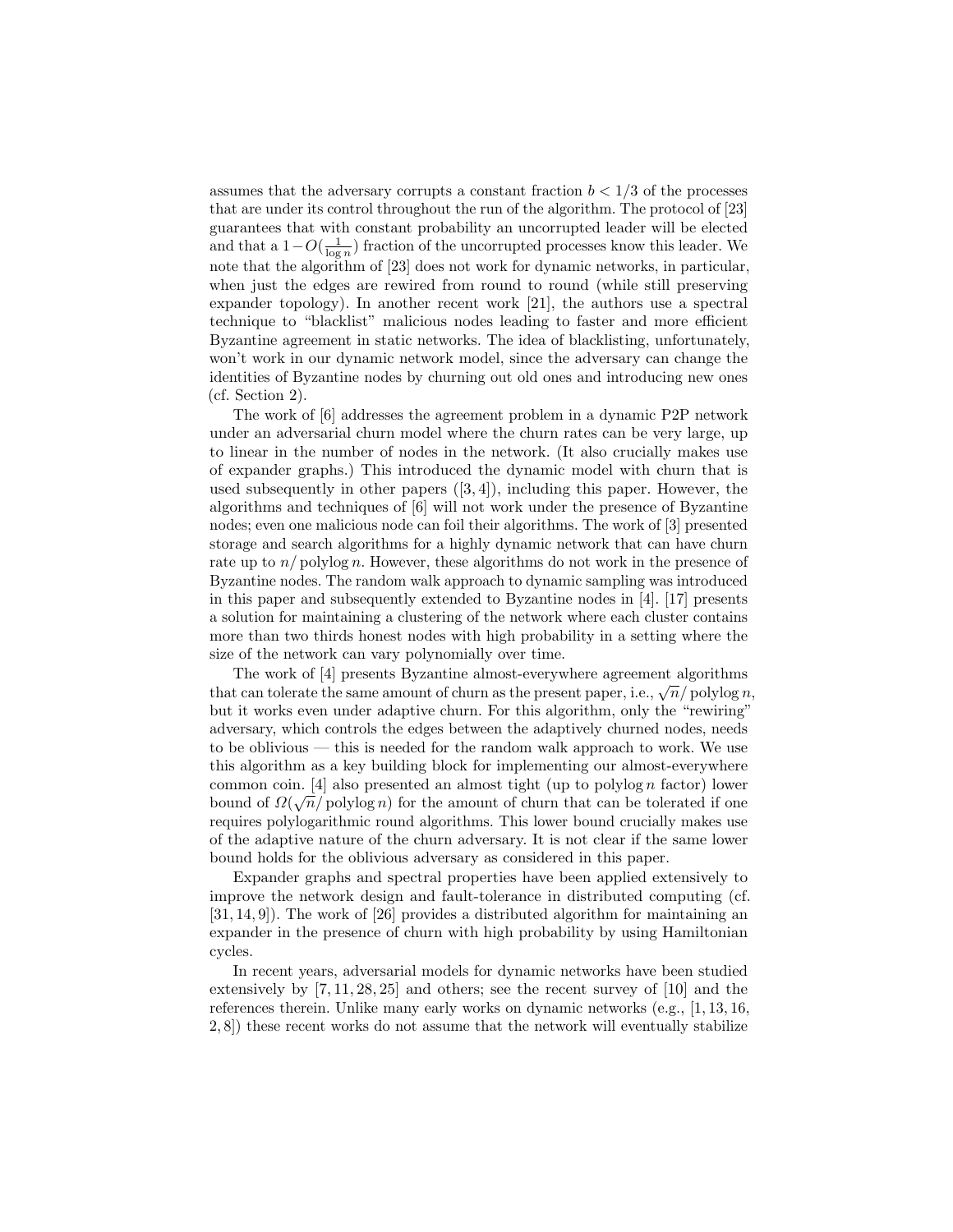and stop changing. On the other hand, we would prefer distributed algorithms to work correctly even if the network is *changing continuously over time* (as assumed in our paper). The works of  $[25, 7, 11]$  study a model in which the communication graph can change completely from one round to another, with the only constraint being that the network is *connected at each round* ([25] and [11] also consider a stronger model where the constraint is that the network should be an expander or should have some specific expansion in each round). The model has also been applied to agreement problems in dynamic networks; various versions of coordinated consensus (where all nodes must agree) have been considered in [25]. We note that the model of [24] allows only edge changes from round to round while the nodes remain fixed. The model considered here is more general than the model of [24], as it captures dynamic settings where edges change and nodes are subjected to churn. It is impossible to solve Byzantine agreement when only assuming the (oblivious) adversary of [24] that keeps the graph connected in each round; for example, a Byzantine node placed at a bottleneck point of the network can forever prevent any reasonable information flow between the two separated parts of the network. For the case where the "edge adversary" of [24] adheres to our expansion and regularity assumption, we can apply our results to this model as well.

#### 1.1 Computing Model and Problem Definition

We consider a synchronous dynamic network with Byzantine nodes represented by a graph with a dynamically changing topology (both nodes and edges change) whose nodes execute a distributed algorithm and whose edges represent connectivity in the network. The computation is structured into synchronous rounds, i.e., we assume that nodes run at the same processing speed (and have access to a synchronized clock) and any message that is sent by some node  $u$  to its neighbors in some round  $r \geq 1$  will be received by the end of r. The dynamic network is represented by a sequence of graphs  $\mathcal{G} = (G^0, G^1, \ldots)$  where each  $G<sup>r</sup> = (V<sup>r</sup>, E<sup>r</sup>)$ . Nodes might be subjected to churn, which means that in each  $G = (V, E)$ . Nodes might be subjected to churn, which means that in each round, up to  $C(n)$  nodes  $(C(n) \in O(\sqrt{n}/\log^k n))$  can be replaced by new nodes; the constant k will be fixed in the analysis. We require that, for all  $r \geq 0$ ,  $|V^r \setminus V^{r+1}| = |V^{r+1} \setminus V^r| \leq C(n)$ . Furthermore, we allow the edges to change from round to round, but we assume that each  $G<sup>r</sup>$  is a d-regular expander graph with constant spectral gap. The churn and the evolution of the edges are under the control of an oblivious adversary who has to choose the entire sequence of  $(G^0, G^1, \dots)$  in advance.

Up to  $B(n) \in O(n^{\alpha/2})$  nodes can be *Byzantine* and deviate arbitrarily from the given protocol, where  $\alpha > 0$  is a constant adhering to Equation(1) on Page 8. We say that a node u is honest if u is not a Byzantine node and use  $V_{\text{corr}}$  to denote the set of honest nodes in the network. Byzantine nodes are "adaptive", in the sense that they know the entire states of all nodes at the beginning of every round and thus can take the current state of the computation into account when determining their next action. This setting is commonly referred to as the full information model. We consider the usual assumption that Byzantine nodes cannot fake their identity, i.e., if a Byzantine node w sends a message to nodes u and v, then both u and v can identify w as the same sender of the message.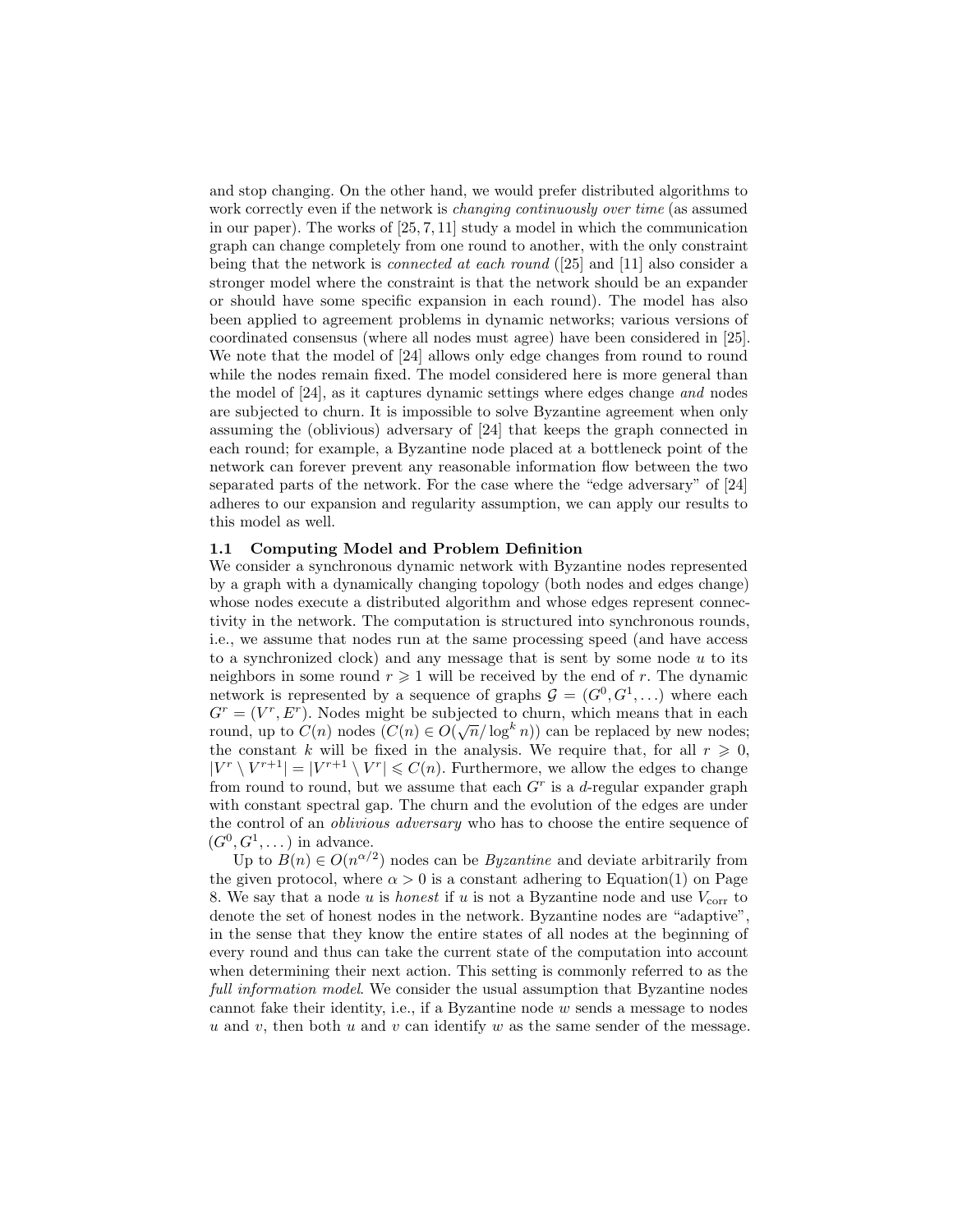Note that this does not stop Byzantine nodes from forwarding fake messages on behalf of other nodes as we do not assume any authentication service. We assume, without loss of generality, that the adversary only subjects honest nodes to churn, i.e., Byzantine nodes remain in the network permanently. (The analysis of our algorithms can be extended easily to the case where Byzantine nodes are subject to churn as well).

We assume that if a node u enters the network at some later round  $r$ , then  $u$ knows the number of rounds that have passed since the start of the computation. Any information about the network at large is only learned through the messages that node  $u$  receives and  $u$  has no a priori knowledge about who its neighbors will be in the future.

We now describe the sequence of events that occur in each round  $r \geq 1$ . Firstly, we modify the network  $G^{r-1} = (V^{r-1}, E^{r-1})$  by subjecting up to  $C(n)$ nodes to churn (yielding  $V<sup>r</sup>$ ) and then changing the edge connectivity; recall that these changes are predetermined by the oblivious adversary. At this point, we emphasize that Byzantine nodes are always adaptive in the sense that they can observe the current network state including all past random choices. After the adversary has made its moves, the algorithm operates on the graph  $G^r = (V^r, E^r)$ in round r. Each honest node u becomes aware of its current neighbors in  $G<sup>r</sup>$ , can perform local computation and is able to reliably exchange messages with its neighbors according to the edges in  $E^r$ .

As stated above, our algorithm tolerates  $O(n^{\alpha/2})$  Byzantine nodes and churn per round. Let  $c_1 > 2$  be any fixed constant. Our algorithm requires the following condition on  $\alpha$ :

$$
\alpha \leq -\log(1 - 1/c_1) / \log c_1 - 8 \log \log n / \log n - 1/c_1^2 \tag{1}
$$

We now present the formal definition of the Byzantine leader election problem. Note that since we assume a dynamic network which is a sparse expander in each round, we cannot hope to obtain an algorithm where every honest node eventually knows the leader; for example, the adversary could simply keep churning out all neighbors of a node  $u$ , effectively isolating  $u$  throughout the run. This motivates us to consider the following "almost everywhere" variant of leader election:

**Byzantine Leader Election (BLE).** Suppose that there are  $B(n)$  Byzantine nodes in the network. We say that an algorithm A solves Byzantine Leader Election in T rounds if, in any run of A, there is exactly 1 node  $u_\ell$  such that (a) all honest nodes terminate in  $T$  rounds whp,

(b) all except  $B(n) + o(n)$  honest nodes accept  $u_{\ell}$  as the leader, and

(c) node  $u_{\ell}$  is honest with probability  $\geq 1 - \frac{B(n)}{n} - o(1)$ .

# 2 The Byzantine Leader Election Algorithm

In this section we present an algorithm for electing a leader in the presence of  $O(n^{\alpha/2}/\text{polylog}(n))$  Byzantine nodes and churn. Before presenting the details of our algorithm, we first discuss why more straightforward approaches do not work: At a first glance, it appears as if we might be able to simply use the Byzantine almost everywhere agreement (BAE) algorithm of [4] to elect a leader. For example, running bitwise BAE agreement on the node ids will inevitably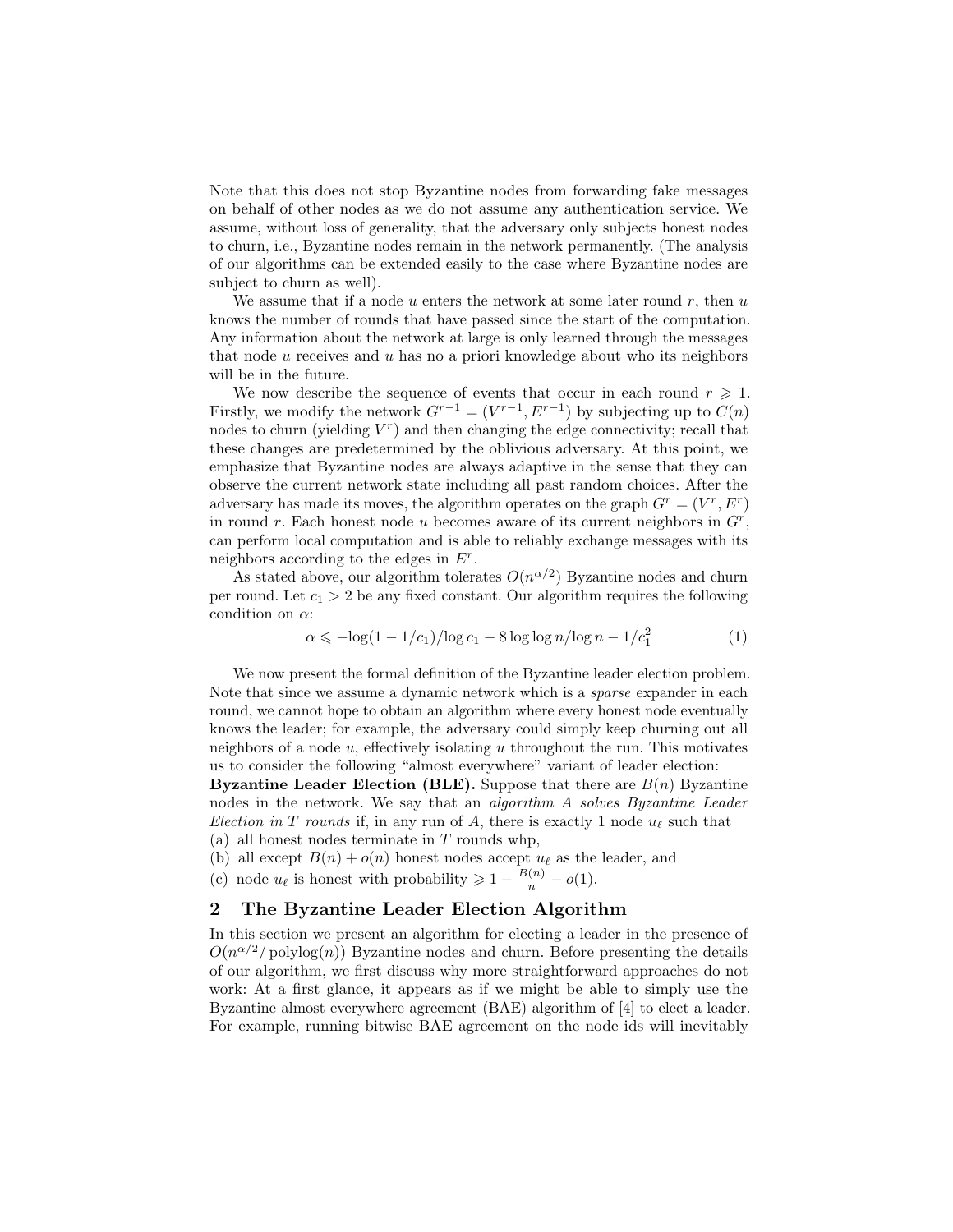yield almost everywhere agreement on some specific node id. (After agreeing on the *i*-th bit v, we only consider nodes as candidates whose id has v as the *i*-th bit.) This, however, is poised to fail, since the adversary will simply choose the initial node ids in a way such that the BAE algorithm yields a decision on an id of a Byzantine node.

An immediate but insufficient improvement of the above approach is to initially instruct each honest node to generate a random id, and then run bitwise BAE agreement on these random ids to elect a leader. In this case, the oblivious adversary, who has to choose the churn and the initial nodes in advance, has no advantage in making an initial guess on the elected id. Byzantine nodes, on the other hand, have full knowledge of the current network state including past random choices in the full-information model. Thus, a Byzantine node  $u$  that announces an initially chosen value  $id_u$ , can adaptively lie about the actual value of  $id_u$  as soon as the outcome of the agreement algorithm becomes apparent, and subsequently claim leadership. Of course, if the network topology was static, the neighbors of u will notice that u has changed its initial value and could simply inform the remaining network to blacklist  $u$  as being malicious. In our model, however, the adversary has the power to rewire the topology over time and to subject nodes to churn, possibly causing all initial neighbors of  $u$  to be several hops away from  $u$  (or even churned out) during later rounds. This makes it difficult for an honest node  $v$  to conclude whether  $u$  has deviated from its initial choice, if  $u$  and  $v$  were not neighbors initially. In fact, any information that v has learned about u while not being a neighbor of u was learned indirectly via other nodes. As we neither assume an authentication service nor make any assumptions on how Byzantine nodes are distributed in the network, an easy indistinguishibility argument shows that  $v$  has no way of knowing if the learned information was injected by other Byzantine nodes.

#### 2.1 Preliminaries and Technical Tools

Random Walk Implementation. To ensure lightweight communication costs, our algorithm relies on random walks as a means of communication. We now describe a simple token-passing implementation of random walks in our model (cf. [3, 4]): When an honest node  $u$  initiates a random walk, it generates a token with its id, a counter initialized to the length of the walk, and possibly attaches some piece of information of  $O(\log n)$  size. This token is then forwarded to a (current) neighbor of u chosen uniformly at random, which in turn forwards the token and so forth. The counter is decreased by 1 each time the token is forwarded, until it reaches 0, which marks the final destination of this walk. Since Byzantine nodes can deviate arbitrarily from this protocol, honest nodes only forward tokens that are legit, which means that they adhere to above described data format. Our algorithm requires nodes to initiate  $h \log n$  random walks simultaneously, for a sufficiently large constant  $h$ . During the run of the algorithm, an honest node  $u$ might receive a large number of tokens (possibly generated by Byzantine nodes). More precisely, the random walks that arrive at a node  $u$  are placed in a FIFO buffer according to the order of their arrival. To prevent Byzantine nodes from congesting the entire network with fake tokens, node u forwards up to  $h \log n$  of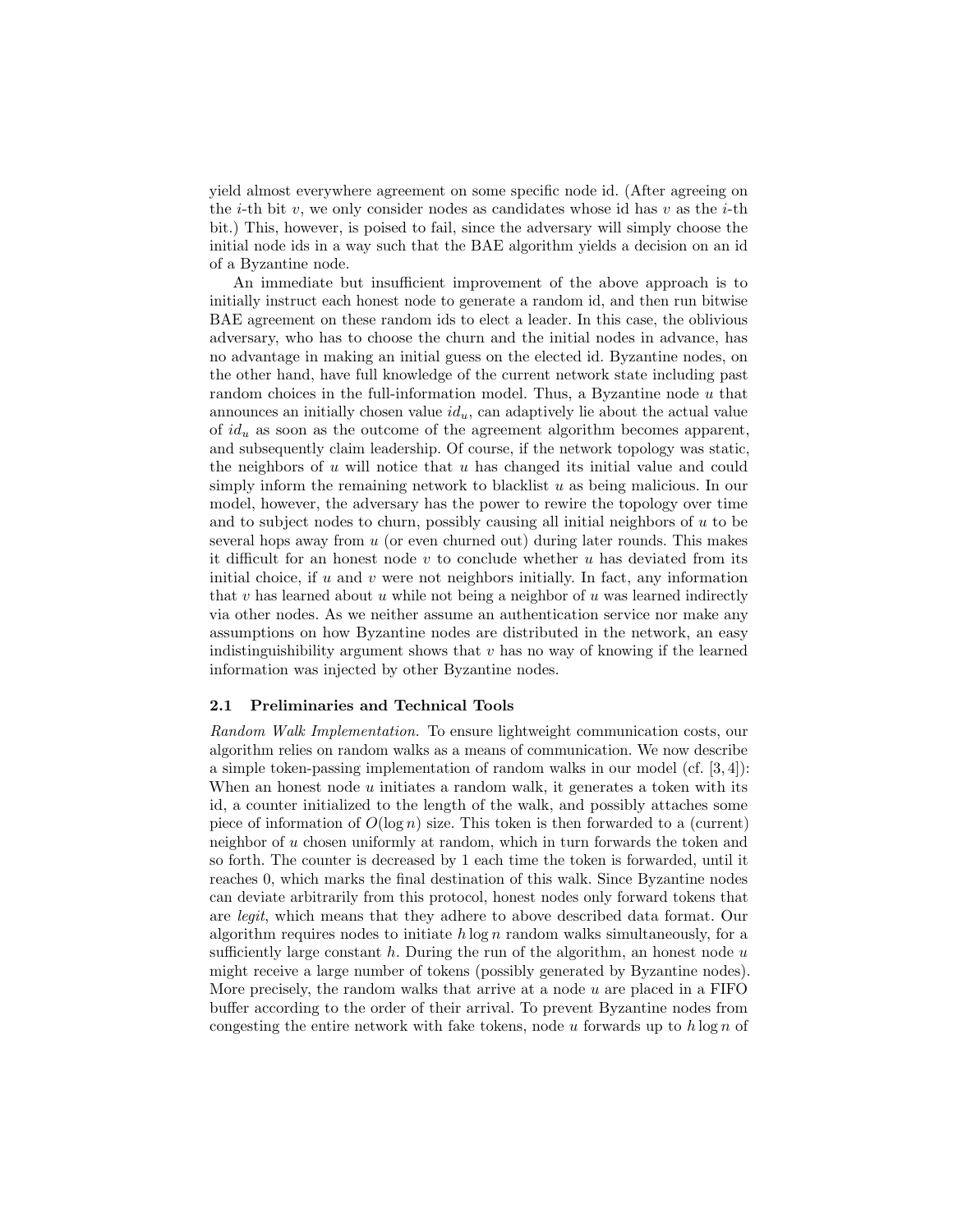the tokens from its buffer in each step. This ensures (whp) passage of random walks that matter to us.

Our algorithm employs a technical result that shows almost uniform mixing for most random walks in our dynamic network. Its proof relies on a combination of several technical results and is related to Theorem 1 of [4]; we defer the details to the full paper and will focus on the new aspects of our leader election algorithm here. Intuitively speaking, Theorem 2 says that there is a large set Core of honest nodes such that, after walking for  $\Theta(\log n)$  steps, tokens originating from these nodes have probability of  $\approx 1/n$  to be at any node in Core. It is important to keep in mind that, since the size of Core is only guaranteed to be  $\geq n - o(n)$ , there is a nonzero probability for such a token to end up at nodes that are not in Core; for example, by being forwarded to a Byzantine node.

**Theorem 2 (Dynamic Random Sampling).** Let  $T = \Theta(\log^2 n)$  and consider a dynamic n-node expander network G under an oblivious adversary, and suppose that at most  $O(n^{\alpha/2})$  nodes are Byzantine and at most  $O(\sqrt{n}/\log^k n)$  nodes are subjected to churn in each round, where  $k$  is a sufficiently large constant and for any fixed constant  $\alpha < 1$ . Then, there exists a set of honest nodes Core of size  $\omega$  is the constant  $\alpha < 1$ . Then, there exists a set of honest nodes core of size<br>  $\alpha > n - O(\sqrt{n}/\log^{k-6} n)$  such that, in every time interval  $[iT + 1, (i + 1)T]$  for  $0 \leq i \leq \Theta(\log n)$  the following hold:

- 1. A random walk token originating from a node in Core has probability in  $\left[\frac{1}{n}-\frac{1}{n^3},\frac{1}{n}+\frac{1}{n^3}\right]$  to terminate at any particular node in Core.
- 2. At most  $O(\sqrt{n}/\log^{k-8} n)$  nodes in Core receive tokens that did not originate At most  $O(\sqrt{n})$  log and  $\ln$  nodes in Core receive tokens that and not originate<br>in Core, and  $\geq n - O(\sqrt{n}/\log^{k-9} n)$  nodes in Core only receive tokens that took all their steps among nodes in Core.

Byzantine Almost-Everywhere Agreement. The following BAE agreement algorithm is given in [4]: Each honest node initially starts with an input bit (either 0 or 1) and instances of the random walk implementation by generating tokens that contain its input bit. Once such an instance is complete (after  $\Theta(\log^2 n)$  rounds), each honest node tries to update its current input value with the majority value of the triple consisting of its input value and 2 of its received tokens. In particular, it follows from the analysis in [4] that  $\Theta(\log n)$  repetitions suffice to converge to almost-everywhere agreement among all except  $O(\sqrt{n}/\log^{k-6} n)$  nodes with high probability.

The following result lower bounds the number of nodes that agree in all instances when we run  $\Theta(\log n)$  instances of this BAE agreement algorithm in parallel. (This is what we do when flipping the common coin in Phase 3 of our algorithm for choosing the winning lottery ticket.)

Corollary 1 (Parallel BAE agreement, follows from [4]). Let  $T = \Theta(\log^3 n)$ Coronary 1 (Faranet BAE agreement, follows from [4]). Let  $I = \Theta(\log n)$ <br>and suppose that at most  $O(n^{\alpha/2})$  nodes are Byzantine, while up to  $O(\sqrt{n}/\log^k n)$ nodes are subjected to churn in any round, for any constant  $\alpha < 1$ . Suppose that the honest nodes execute  $\ell \leq \Theta(\log n)$  parallel instances of the BAE algorithm of [4]. Then, with high probability, there is a set  $Agr \subseteq \bigcap_{0 \leq r \leq T} V^r$  of honest nodes such that in each BAE agreement instance  $i$   $(1 \leq i \leq l)$ , all nodes in Agr decide on a common bit  $b_i$  within  $T = \Theta(\log^3 n)$  rounds, and  $|Agr| = n - O(\sqrt{n}/\log^{k-7} n)$ .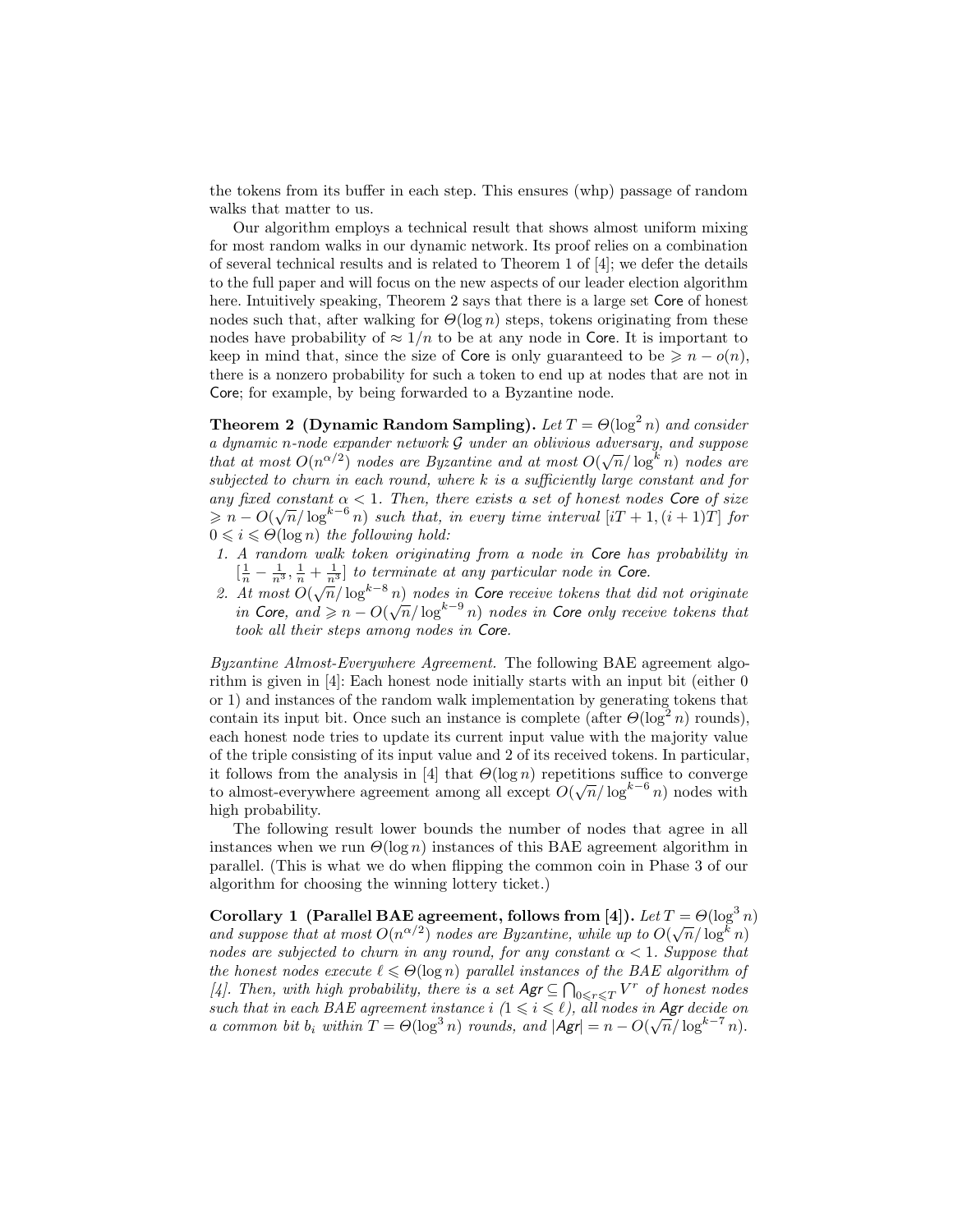Good and Bad Nodes. For convenience, we define  $\mathsf{Bad}^r = V^r \setminus (\mathsf{Agr} \cup \mathsf{Core})$ ; Good and Bad ivodes. For convenience, we define Bad  $= V \setminus (Agl \cup Core)$ <br>that is, Bad<sup>r</sup> is of size  $O(\sqrt{n}/\log^{k-7} n)$ , contains all Byzantine nodes, and all honest nodes that are in the network in round  $r$  and that are either not part of our Core set given by Theorem 2 or decided wrongly in at least one of the parallel BAE agreement algorithm instances. We also define the set  $Good = Agr \cap Core$ .

#### 2.2 A Byzantine Leader Election Algorithm

We now describe the details of our leader election algorithm and provide some intuition for its correctness.

Phase 1. Determining Candidates: To keep the overall message complexity per node polylogarithmic, we first subsample a set of candidates Cand, by instructing each node to randomly choose to become a candidate with probability structing each node to randomly choose to become a candidate with probability  $8 \log n / \sqrt{n}$ . Our algorithm heavily depends on the sampling capabilities provided by Theorem 2. Recall that the churn and the changes of the communication links are chosen obliviously (cf. Section 1.1), while Byzantine nodes can adapt their behavior by taking into account the current network state. Intuitively speaking, the following lemma shows that the Byzantine nodes have no influence over which honest nodes end up in the set Core, as the Core set is solely determined by the churn and the topology changes, both of which are chosen in advance by the oblivious adversary (cf. Section 1.1):

Lemma 1 (Independence of Core). The membership of nodes in the set Core (as defined in Theorem 2) is independent of the behaviour of the Byzantine nodes.

Observing that each node chooses to become a candidate uniformly at random, it follows by a simple Chernoff bound that  $|\text{Cand}| \geq 4\sqrt{n} \log n$  whp. According to Lemma 1, the number of candidates that are in Core cannot be biased by the Byzantine nodes, but depend only on the churn and the topology changes, which are chosen in advance by an oblivious adversary. This motivates us to restrict ourselves to *core candidates* defined as CCand = Core ∩ Cand ∩ Agr, which are the candidates that agree in all instances of the BAE agreement algorithm (cf. Corollary 1) and are part of the Core set. From Corollary 1, it algorithm (cf. Coronary 1) and are part of the Core set. From Coronary 1, it follows that  $|\text{Agr}| \geq n - o(\sqrt{n})$  and from Theorem 2 we know that  $|\text{Core}| \geq$ n  $- O(\sqrt{n}/\log^{k-6} n) \geq n - o(\sqrt{n})$  and from Theorem 2 we know that  $|\text{Core}| \geq n - O(\sqrt{n}/\log^{k-6} n) \geq n - o(\sqrt{n})$ . Therefore, the independence of Core from the behaviour of Byzantine nodes implies the following:

Corollary 2 (Number of agreeing core candidates). With high probability, we have  $|CCand| \geq 2\sqrt{n} \log n$ .

Phase 2. Obtaining and storing lottery tickets: In this phase, we first instruct the candidate nodes to participate in the "leader lottery" by generating tickets. To this end, each candidate generates a lottery ticket represented as a private random bit string of length  $\lceil \frac{\log n}{2 \log c_1} \rceil$ , where  $c_1 > 0$  is a constant depending on the bias of the "almost everywhere common coin" introduced in Phase 3. Note that all Byzantine nodes can pretend to be candidates and can collude to generate lottery tickets that maximize their chances. Next, we implement a storage mechanism to ensure that this information persists in the network despite the high churn rate and the dynamic topology changes.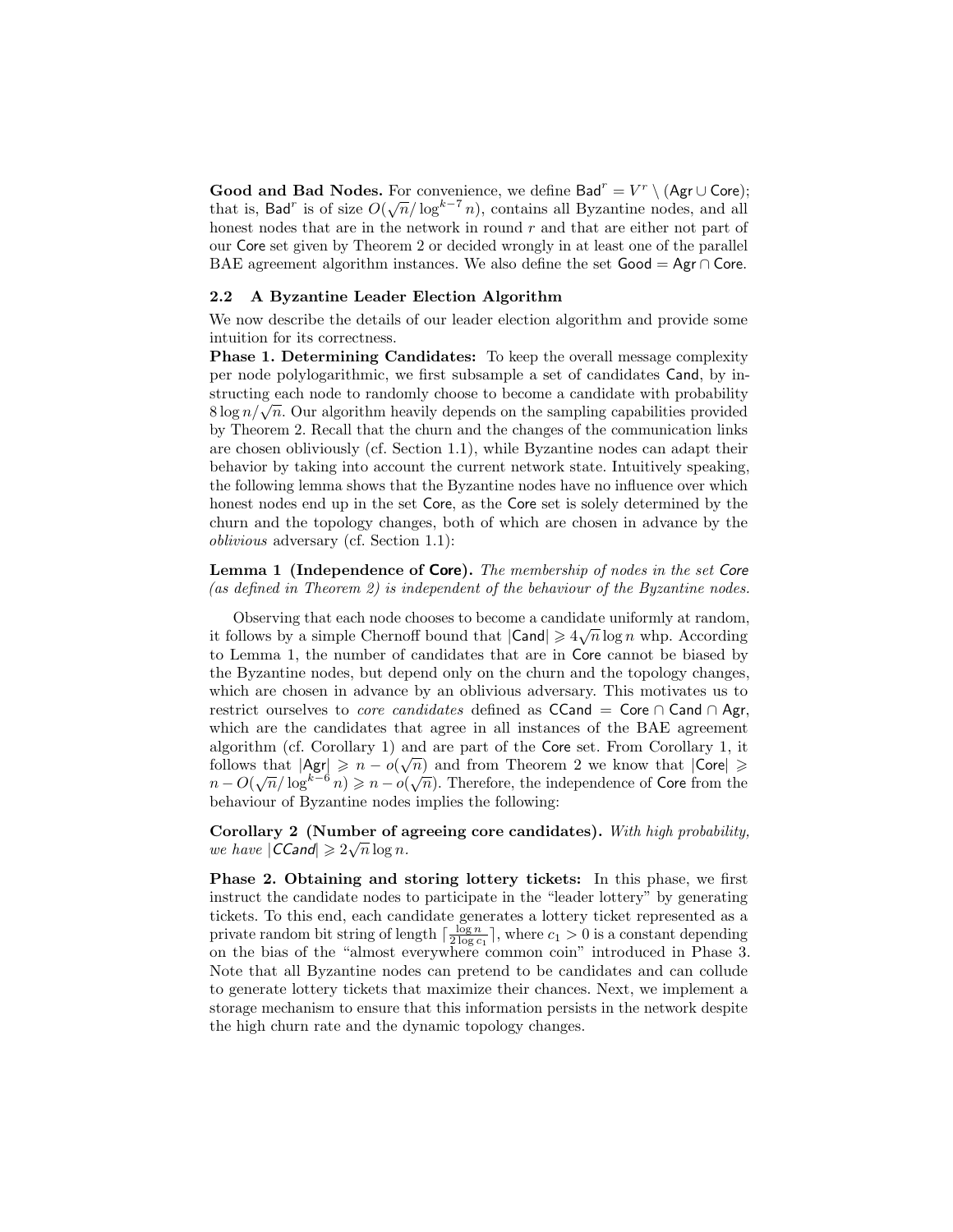Recall that we allow nodes to attach additional information onto their random walk tokens that they generate. Therefore, when referring to some information I communicated by a node v, we mean the additional information (of size  $O(\log n)$ ) that v has piggybacked onto a random walk token message, as described in the random walk implementation (cf. Section 2.1). We say that node  $u$  has stored information I in the network, if u has generated I and there exist at least  $\alpha$   $\overline{C}$  $\Theta(\sqrt{n}\log n)$  honest nodes that are witnesses regarding I. Keep in mind that Byzantine nodes are omniscient regarding the current network state, enabling them to claim to be witnesses for some arbitrary (possibly fake) information.

Since we assume a sparse network with a dynamically changing topology and only allow messages of polylogarithmic size, we cannot leverage techniques commonly used in static networks; in particular, we cannot bind Byzantine nodes to their initial choice by broadcasting this information to all nodes or requiring neighbors to keep track of each other's choices. Instead, we invoke a storage mechanism, which allows us to keep track of the initial choice of Byzantine nodes.

In more detail, we initiate the following branching process: When an (honest) candidate u invokes  $\text{STORE}(z)$ , for some ticket z, it generates a random walk of sufficient length and piggybacks z onto the random walk token message. Suppose that the walk has reached only honest nodes and terminated at some honest node v. Node v in turn starts  $\Theta(\log n)$  new random walks, each of which contains z. Each of these walks that reaches only honest nodes will in turn spawn  $\Theta(\log n)$ new random walks and so forth; we repeat this branching process  $\Theta(\log n)$  times. We can think of the branching process as creating a tree having  $\Omega(\sqrt{n}\log n)$  leafs. Every honest node that corresponds to a leaf of this tree, locally stores z and becomes a witness of ticket  $z$  of node  $u$ . In the following, we say that  $u$  plays ticket z if z has been stored successfully.

**Lemma 2.** Suppose that all candidates execute Procedure  $STORE(I)$  in parallel. Then, with high probability, each of the core candidate (i.e. set  $C$ Cand  $\subset$  Good) is able to play its tickets.

To ensure that nodes in Bad (which includes all Byzantine nodes) have a small chance to guess the winning ticket, we upper bound the number of distinct tickets that Byzantine nodes can play:

**Lemma 3.** Let  $I$  be the set of distinct tickets generated by nodes in Bad such that each  $I \in \mathcal{I}$  is stored in the network, i.e., I has  $\Omega(\sqrt{n}\log n)$  (fake or honest) witnesses. Then  $|\mathcal{I}| \in O(n^{\alpha/2} \log^4 n)$ .

Phase 3. Running the lottery to determine the winning ticket: While we cannot directly use Byzantine almost everywhere (BAE) agreement to obtain an honest leader with good probability, we will use the time-tested method of employing such an BAE agreement algorithm as a subroutine to obtain an almost-everywhere common coin (cf. Definition 1 below), which is one of the tools used by our algorithm. The goal of this phase is to determine the finalists, i.e., the nodes who generated the winning lottery ticket. To this end, we generate the winning ticket by flipping an almost-everywhere common coin: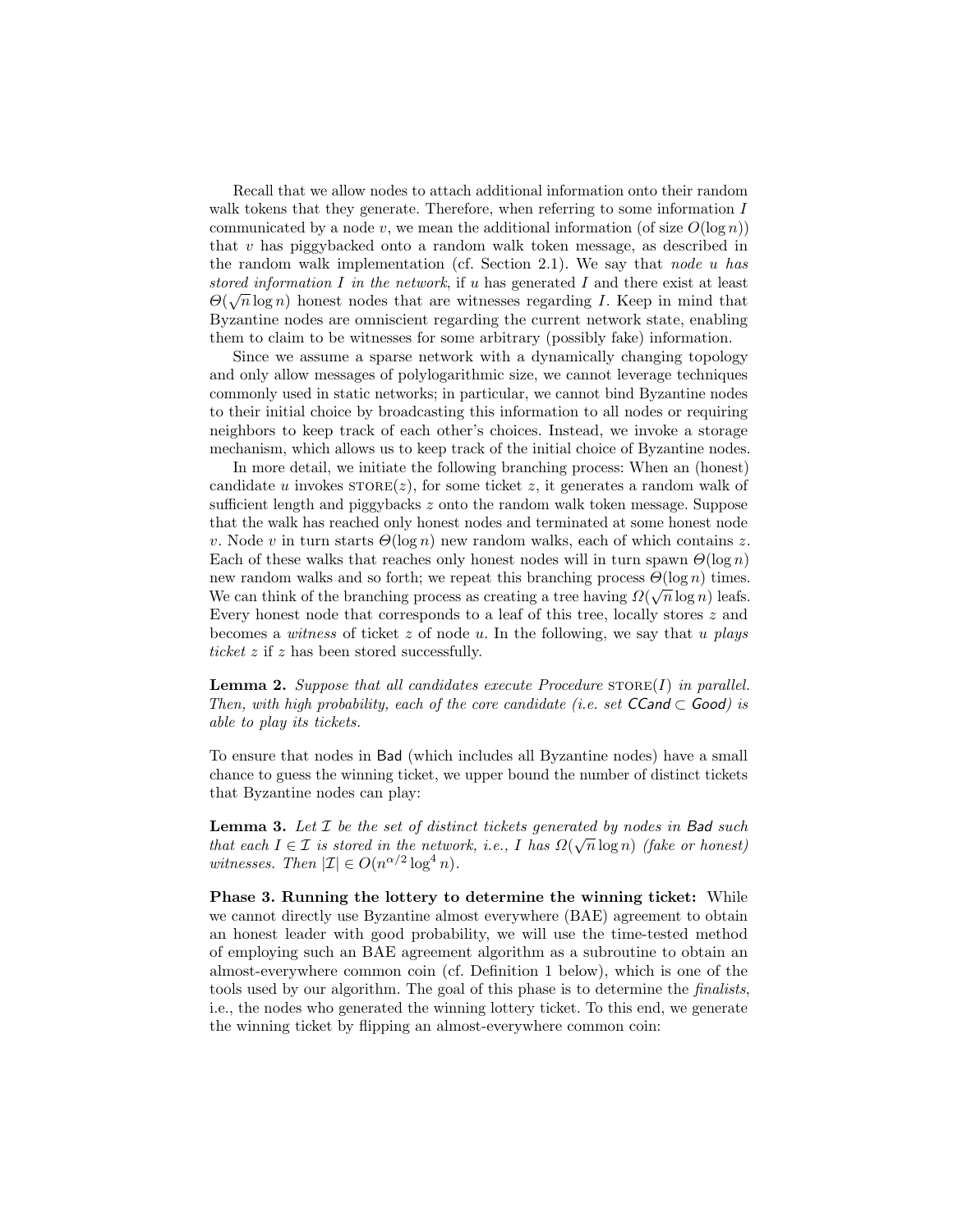Definition 1 (Almost Everywhere (AE) Common Coin). Consider an algorithm P where every honest node outputs a bit and let  $Common$  be the event that all nodes in a set Q output the same bit value b. If there exist a constant  $c_1 \geqslant 2$  and a set Q of size  $n - o(n)$  such that  $(A) \mathbb{P}[\text{Comm}_Q] \geqslant 1 - n^{-\Omega(1)}$ , and (B)  $\frac{1}{c_1} \leq \mathbb{P}[b=0 \mid \mathit{Comm}_Q] \leq 1-\frac{1}{c_1}$ , then we say that P implements an almost everywhere common coin (AE common coin) on set  $Q$  and we say that  $P$  has bias at most  $1/2 - 1/c_1$ .

We will now show that the BAE agreement algorithm given by Corollary 1 can be modified to yield such an AE common coin.

Theorem 3 (AE Common Coin). Consider a synchronous dynamic n-node expander network under the control of an oblivious adversary where up to  $B(n) =$  $O(n^{\alpha/2})$  nodes are Byzantine, and suppose that up to  $C(n) = O(\sqrt{n}/\text{polylog}(n))$ nodes are subjected to churn per round. There exists a polylogarithmic messages and time algorithm that implements an almost everywhere coin on a set of  $n - O(B(n) + C(n))$  nodes with a bias bounded by a constant  $c < 1/2$ .

The honest nodes jointly perform  $\lceil \log n/2 \log c_1 \rceil$  flips of this AE common coin to yield the winning ticket that will be known to almost all nodes.

Lemma 4. We partition the set of stored tickets into the set CoreTickets of tickets generated by nodes in Good and the set BadTickets, which contains the tickets played by (honest and Byzantine) nodes in Bad. Consider the winning lottery ticket s yielded by the  $\lceil \frac{\log n}{2 \log c_1} \rceil$  invocations of the AE common coin algorithm. Then, it holds that (a)  $\mathbb{P}[\forall x \in \mathsf{BadTickets}: x \neq s] \geq 1 - n^{-\Omega(1)}$ . (b)  $\mathbb{P}\left[\exists y\in \mathsf{CoreT}$ ickets:  $y=s\right]\geqslant 1-n^{-\tilde{\varOmega}(1)}.$ 

Recalling that the bits of the winning ticket comprises exactly the common decision values of the parallel BAE agreement instances, it follows that all nodes in set Agr know the winning ticket. Thus, each  $u \in \mathsf{Agr}$  knows whether it is itself a winner (and thus becomes a *finalist*) or if it is among one of the  $\Theta(\sqrt{n}\log n)$ witnesses of the finalist nodes. If so, u adds itself to the set of *propagators*  $P_v$ , for finalist  $v$ .

Phase 4. The final competition and leader election: In the final phase, one of the finalists must be chosen as the leader despite the fact that Byzantine nodes can behave like finalists and/or witnesses. In particular, we wish to reach a consensus on the finalist  $f$  with the smallest id.

We subdivide Phase 4 into  $\frac{\log n}{2 \log \log n} + \Theta(1)$  sub-phases, each of  $O(\log^2 n)$ rounds. Each honest node u samples  $O(\log n)$  nodes per sub-phase via random walks. During this sampling process,  $u$  tries to discover the finalist  $f$  with the smallest id. Node u maintains a variable MIN-ID initialised to  $\infty$ . During phase 4, the honest nodes will only pass  $O(\log n)$  random walk tokens per time step. At the start of each sub-phase, every honest node u initiates  $\Theta(\log n)$  random walk tokens: if  $u$  is a witness for a ticket, then that ticket and the MIN-ID value are included in the token; the token is blank otherwise<sup>7</sup>. Each random walk must take

<sup>7</sup> The blank tokens cannot be discarded because they provide the congestion required to ensure that the number of tokens injected by Byzantine nodes are kept in check.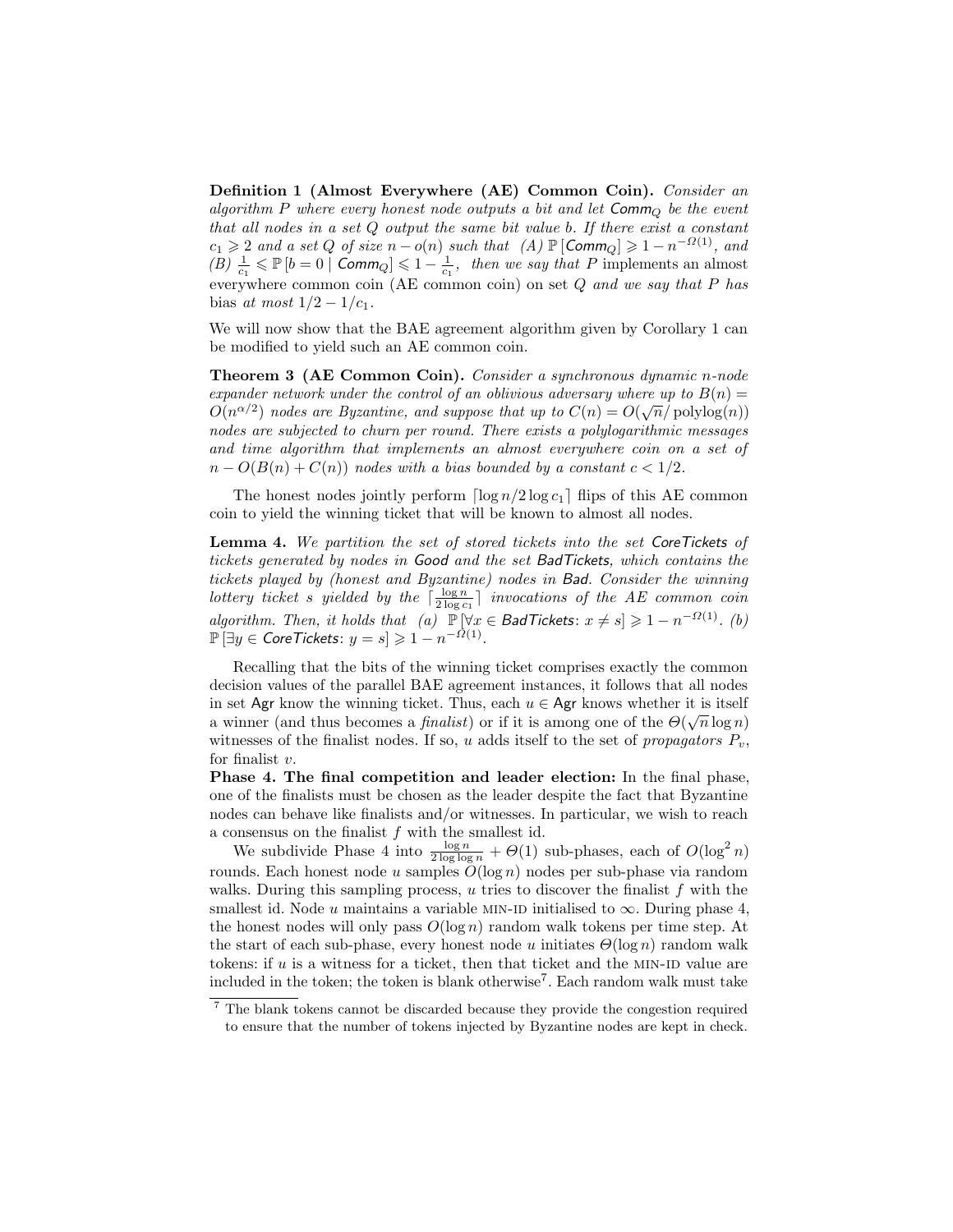$\Theta(\log n)$  random walk steps in order to mix; this can be achieved in  $O(\log^2 n)$ rounds (cf. Theorem 2). At the end of the sub-phase, each node looks at all the tokens that terminated on it and checks to see if  $v$  has an id smaller than its current min-id and, if needed, updates min-id with the smaller id. We now argue that at the end of  $\frac{\log n}{2 \log \log n} + \Theta(1)$  sampling sub-phases,  $n - o(n)$  nodes will have their MIN-ID set to  $f$ . This completes the proof of Theorem 1.

**Lemma 5.** Let Finalists be the set of all candidates in CCand that played the winning ticket z and assume that z was stored among  $\Omega(\sqrt{n}\log n)$  honest witnesses. Suppose that  $f \in$  Finalists is the node with the smallest id in Finalists. Then, by the end of Phase  $\lambda$ , n – o(n) nodes accept f as the leader with probability at least  $1 - o(1)$ .

# 3 Conclusion

In this paper, we take a step towards designing secure, robust, and scalable algorithms for large-scale dynamic networks. We presented a scalable and lightweight distributed protocol for the fundamental Byzantine leader election in dynamic networks, tolerating near  $O(\sqrt{n}/\text{polylog}(n))$  Byzantine nodes and churn per round while using only polylogarithmic amount of messages per node. A key open problem is to show a lower bound that is essentially tight with respect to the amount of Byzantine nodes that can be tolerated, or show a leader election algorithm that can tolerate significantly more Byzantine nodes and churn. The latter might be possible, since we are dealing with an oblivious churn adversary (unlike the adaptive churn adversary of [4]).

## References

- 1. Yehuda Afek, Baruch Awerbuch, and Eli Gafni. Applying static network protocols to dynamic networks. In FOCS'87, pages 358–370, 1987.
- 2. Yehuda Afek, Eli Gafni, and Adi Rosen. The slide mechanism with applications in dynamic networks. In ACM PODC, pages 35–46, 1992.
- 3. John Augustine, Anisur Rahaman Molla, Ehab Morsy, Gopal Pandurangan, Peter Robinson, and Eli Upfal. Storage and search in dynamic peer-to-peer networks. In SPAA, pages 53–62, 2013.
- 4. John Augustine, Gopal Pandurangan, and Peter Robinson. Fast byzantine agreement in dynamic networks. In PODC, pages 74–83, 2013.
- 5. John Augustine, Gopal Pandurangan, Peter Robinson, Scott Roche, and Eli Upfal. Enabling efficient and robust distributed computation in highly dynamic networks. In FOCS, 2015. (To appear.).
- 6. John Augustine, Gopal Pandurangan, Peter Robinson, and Eli Upfal. Towards robust and efficient computation in dynamic peer-to-peer networks. In SODA, pages 551–569, 2012.
- 7. Chen Avin, Michal Kouck´y, and Zvi Lotker. How to explore a fast-changing world (cover time of a simple random walk on evolving graphs). In ICALP, pages 121–132, 2008.
- 8. Baruch Awerbuch, Boaz Patt-Shamir, David Peleg, and Michael E. Saks. Adapting to asynchronous dynamic networks. In STOC'92, pages 557–570, 1992.
- 9. Amitabha Bagchi, Ankur Bhargava, Amitabh Chaudhary, David Eppstein, and Christian Scheideler. The effect of faults on network expansion. Theory Comput. Syst., 39(6):903–928, 2006.